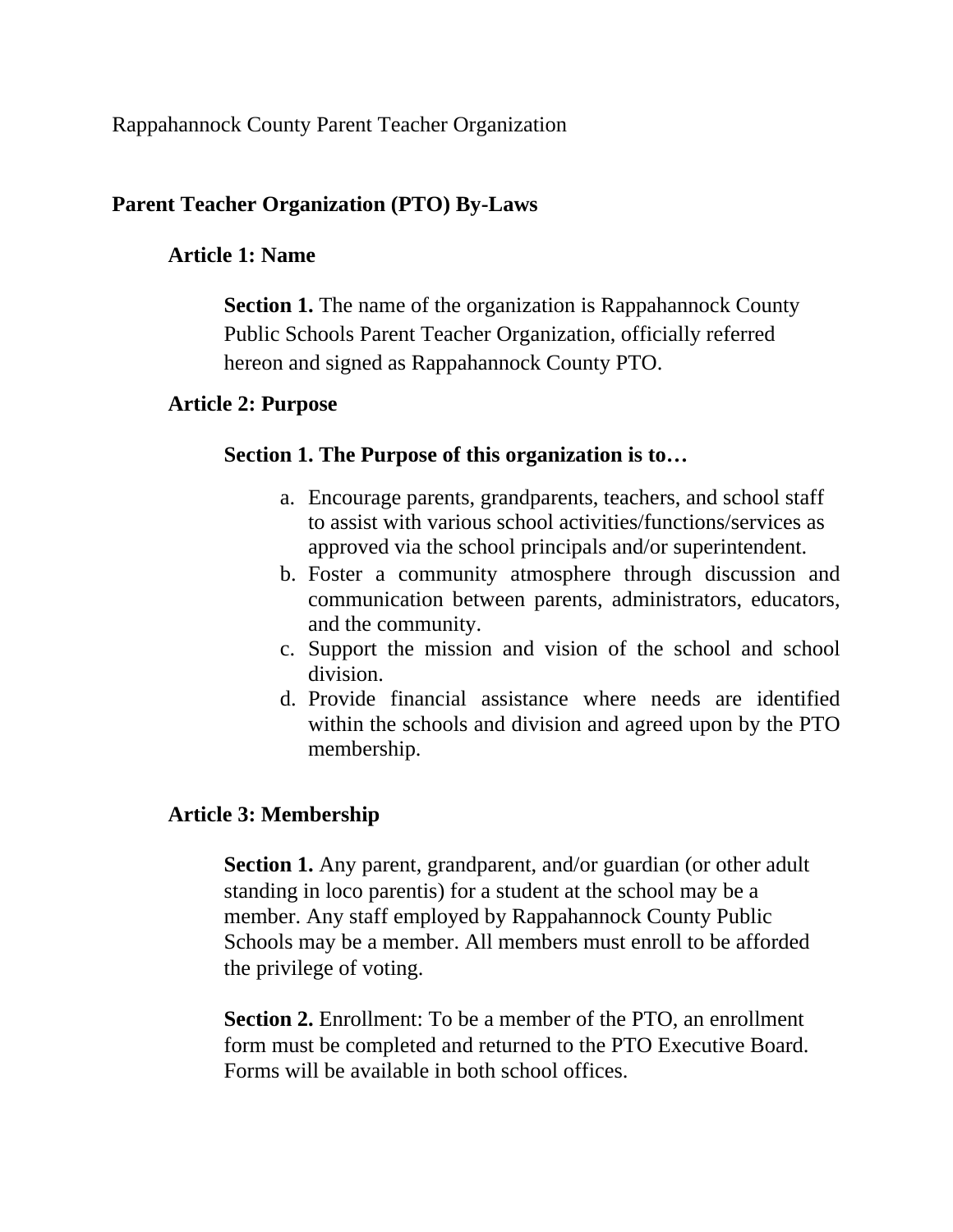**Section 3.** Membership must be renewed annually.

**Section 4.** All enrolled members are eligible to vote on all matters.

**Section 5.** There will be no assessed fee for membership.

#### **Article 4: General Policies**

Section 1. The following are basic policies of the PTO:

- **a.** The PTO name or the names of any members in their official capacities shall not be connected to any commercial concern, any partisan interests, or for any purpose not directly related to the promotion of Rappahannock County Public School's interests.
- **b.** The PTO is a non-commercial, non-sectarian, non-partisan organization.
- **c.** The PTO shall work with the school to support quality education for all children and shall seek to support the mission and vision of the school. The PTO recognizes that the legal responsibility of decisions related to education remains the responsibility of the Rappahannock County Public School System.
- **d.** The PTO shall not in any way participate or intervene in political campaigns.
- **e.** The PTO officers shall work with the principal to plan and set dates for Parent Teacher Organization programs and meetings. All proposed fundraiser activities shall be submitted to the principal(s) for approval prior to undertaking any activity for such fundraiser.
- **f.** Individual PTO members shall not make commitments on behalf of the PTO unless specifically designated by the PTO Executive Board.
- **g.** All teacher request for funding, must be approved by their principal. Teachers approved to request funds must attend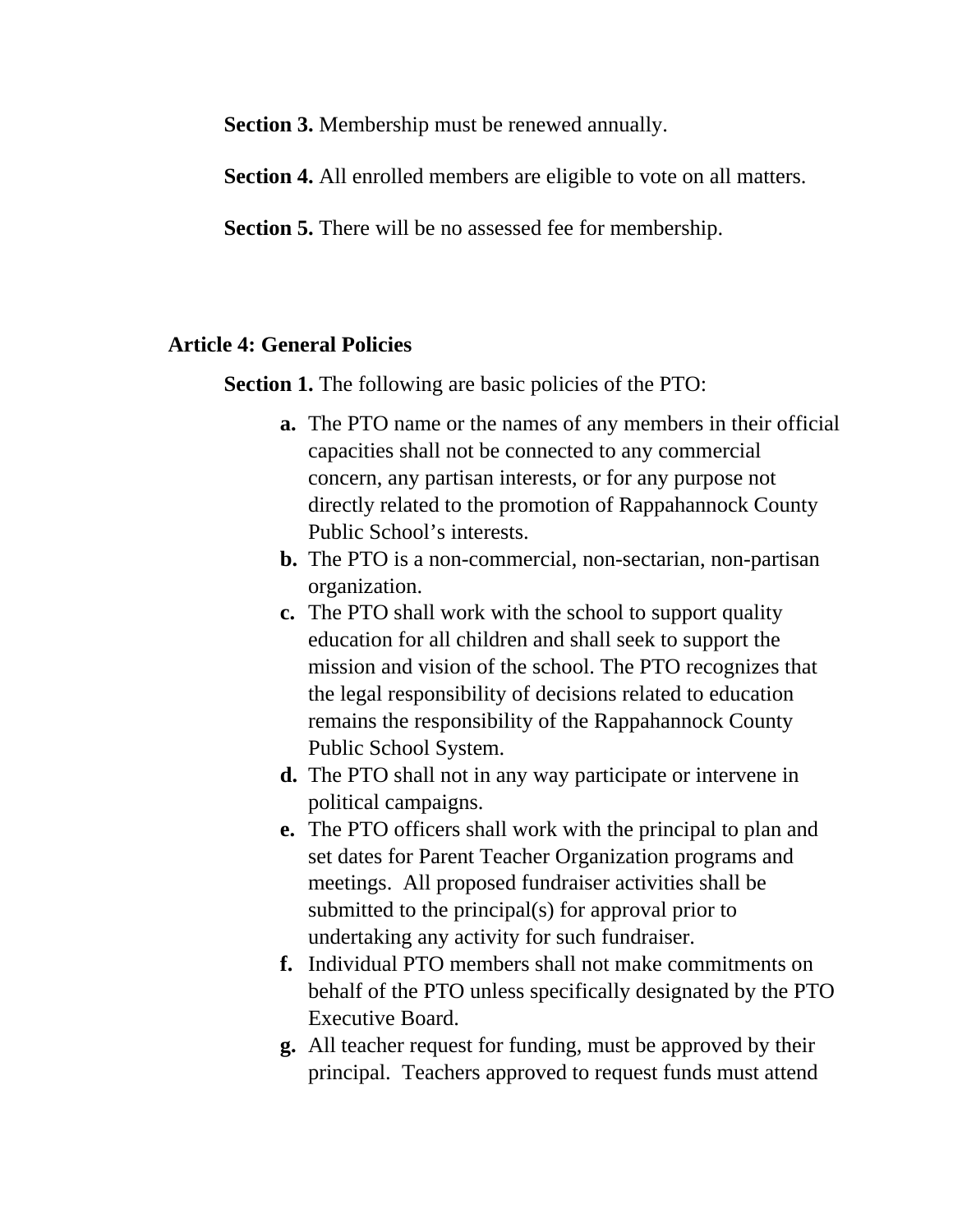the general meeting of the PTO to explain their request in person.

- **h.** No part of the net earnings of the organization shall inure to the benefit of, or be distributable to its members. Directors, trustees, officers, or other private individuals except that the organization be authorized and empowered to pay reasonable compensation for services rendered and to make payments and distributions in furtherance of the purposes set forth in article 2 hereof.
- **i.** The rules contained in the current edition of *Robert's Rules of Order Newly Revised* shall govern the Rappahannock County Public Schools PTO.

# **Article 5: Officers**

**Section 1.** The Executive Board will consist of the following:

- a. President
- b. Vice President
- c. Treasurer
- d. Secretary
- e. Staff Representatives

The Executive Board will have the authority to approve up to \$250.00 expenditure by a simple majority vote of the Executive Board and up to \$500.00 unanimously. A tie vote will result in the issue being tabled until the next general meeting.

# **Section 2. Elected Officers and Their Duties:**

# **a. President**

- Shall preside over meetings of the organization and executive board, serve as the primary contact for the principal, prepare the agenda and represent the organization at meetings outside the organization.
- Will also serve as an ex officio member of all committees and coordinate the work of all the officers and committees so that the purpose of the organization is served.
- Perform such other duties as may be prescribed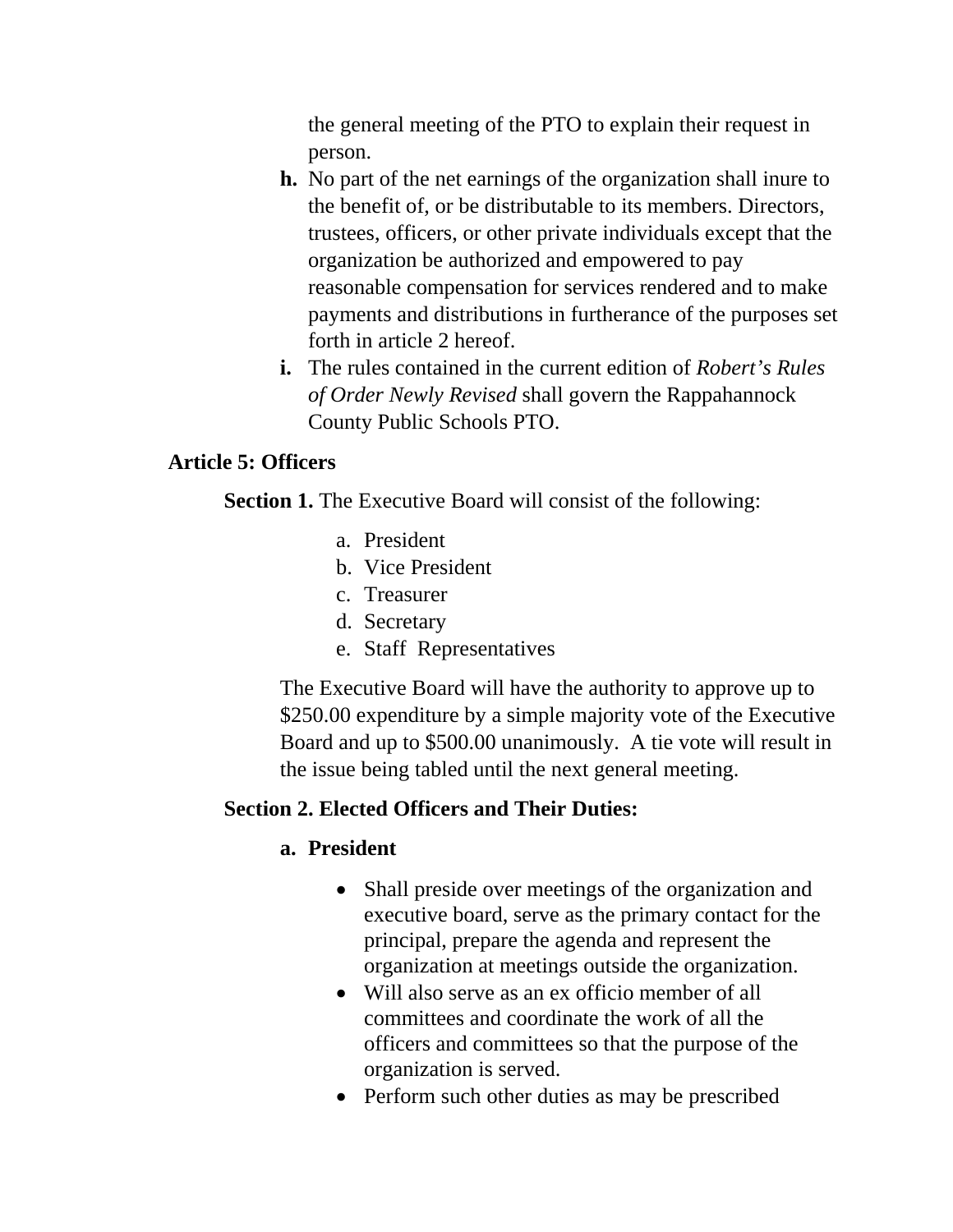in these bylaws or assigned by the organization.

- b. Vice President
	- Shall act as an aide to the president
	- Performs the duties of the president in his/her absence
	- Ensures the PTO website is kept up to date with the support of the secretary
- c. Secretary
	- Records the minutes of the meetings and keeps them for historical records
	- Disperses minutes to all members
	- Maintains records including the by-laws, parliamentary procedures, and current membership list and make available upon request to any member at a meeting.
- d. Treasurer
	- Has custody of all funds of the PTO.
	- Keeps full and accurate account of current receipts and expenditures.
	- Makes disbursements as authorized by the President, Executive Board or organization in accordance with the PTO approval.
	- Has checks signed by the treasurer and the President.
	- Presents a financial statement at every meeting of the organization and other times when requested by the Executive Board.
	- Shall prepare all necessary accounting statements as may be required. All such accounting statements shall be reported to the membership at a regular business meeting.
	- At the end of his/her term, assist the incoming treasurer and president in review of the books.
- e. Staff Representatives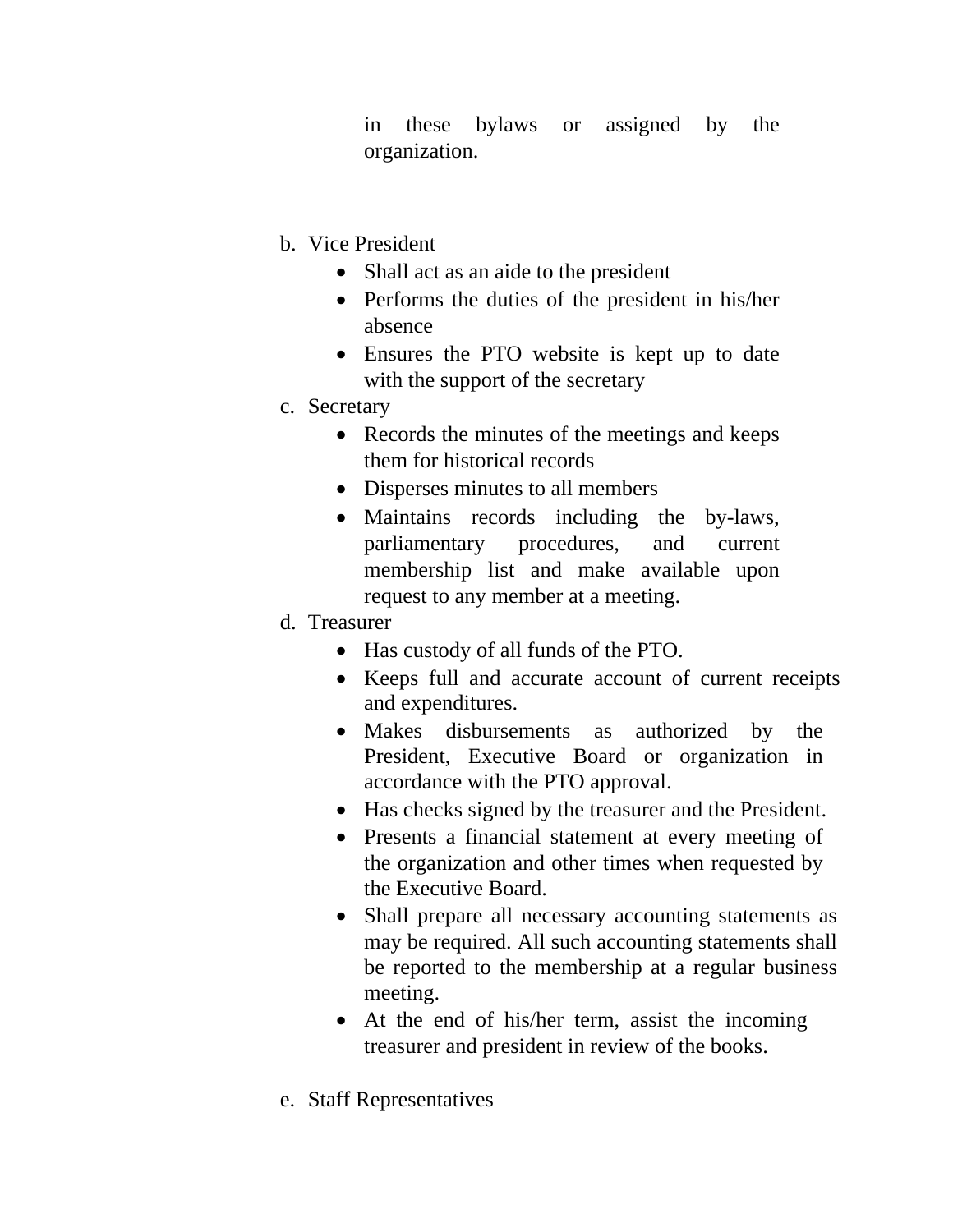- One from each school to be appointed by the principal
- Shall report PTO activities at staff meetings
- Shall vote as a general member, not as a member of the Executive Board

#### **Article 6: Elections**

### **Section 1. Officers.**

- a. The elected officers shall be a president, vice president, secretary, and treasurer.
- b. An election will be held yearly to select the alternating Executive Board positions of the PTO.
- c. Each spring, the PTO President will call for nominations for upcoming open positions on the Executive Board.

### **Section 2. Nominations:**

- **a.** During the April general meeting of the PTO, the President will call for nominations from members to be submitted by the Friday before the May general meeting.
- **b.** Members accepting their nomination have the responsibility to review their job description and accept the nomination through the Executive Board.
- **c.** Nominees must be present at the May meeting to be considered for election.

### **Section 3. Elections:**

- a. Vice President will prepare the ballot to be distributed at the PTO Meeting. Votes will be cast by secret ballot.
- b. Officers shall be elected by ballot. However, if there is but one nominee for any office, election for that office may be by voice vote.
- c. Three members to include one member of the Executive Board will tally and report the vote to membership.
- d. There will be no absentee votes.

### **Section 3. Assuming Duties Following Elections**: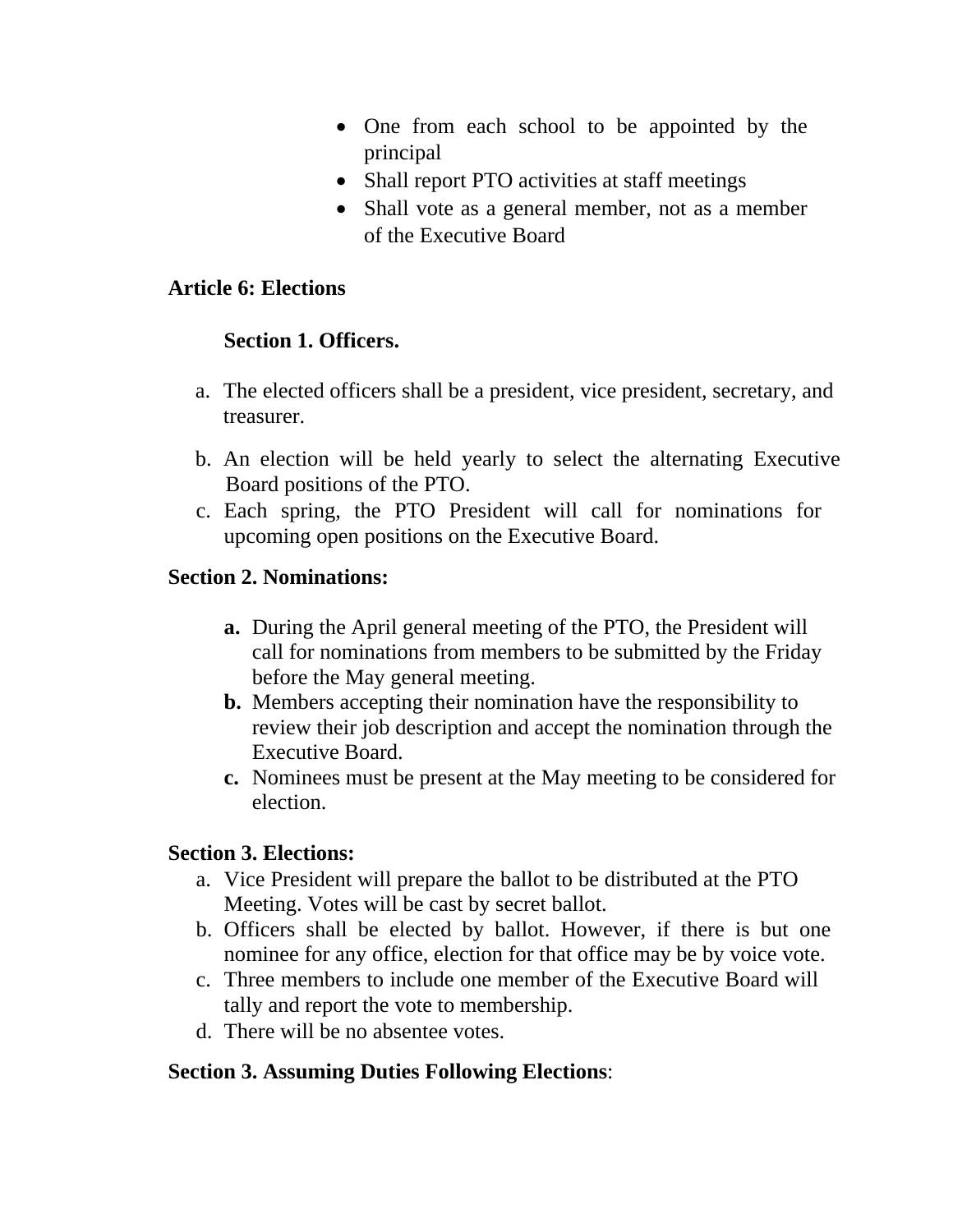- a. Officers elected shall assume their official duties following the close of the year's final meeting. In May of 2016, the offices of President and Treasurer will be elected, and all even years thereafter. In May of 2017, the offices of Vice President and Secretary will be elected, and in all odd years thereafter.
- b. Outgoing officers will meet with newly elected officers to discuss responsibilities of the office and turn over any records and/or pertinent information regarding the position and/or organization.
- c. A vacancy occurring in any office shall be filled for the unexpired term by a person elected by a majority vote of the membership. Upon vacancy, nominations will be accepted from members before the next general meeting. Individuals nominated must be present at election. In case a vacancy occurs in the office of President, the Vice-President shall serve in this position until the next election.

### **Article 7. Finances**

**Section 1.** All funds raised by the PTO shall be placed in a bank account designated by the Executive Board.

a. All funds including cash shall be deposited through the designated account.

**Section 2.** Any check written from the PTO account must have supporting documentation such as receipts when requesting reimbursement. Failure to supply this documentation may result in denial of reimbursement.

**Section 3**. An amount of money will be left in the treasury at the end of each year to cover any unpaid bills and obligations plus a reserve amount of at least \$2,000.00 to begin the next school year.

**Section 4.** The PTO is a school related support organization. With approval of the Principal for school-level gifts, or the Superintendent for the division-wide gifts, support organizations will be authorized to raise funds on behalf of the schools. The principal will provide copies of this policy and the Fundraising Form to each known school related support organization. Support organizations may make cash or in-kind donations to the school. These must be in accordance with school needs as